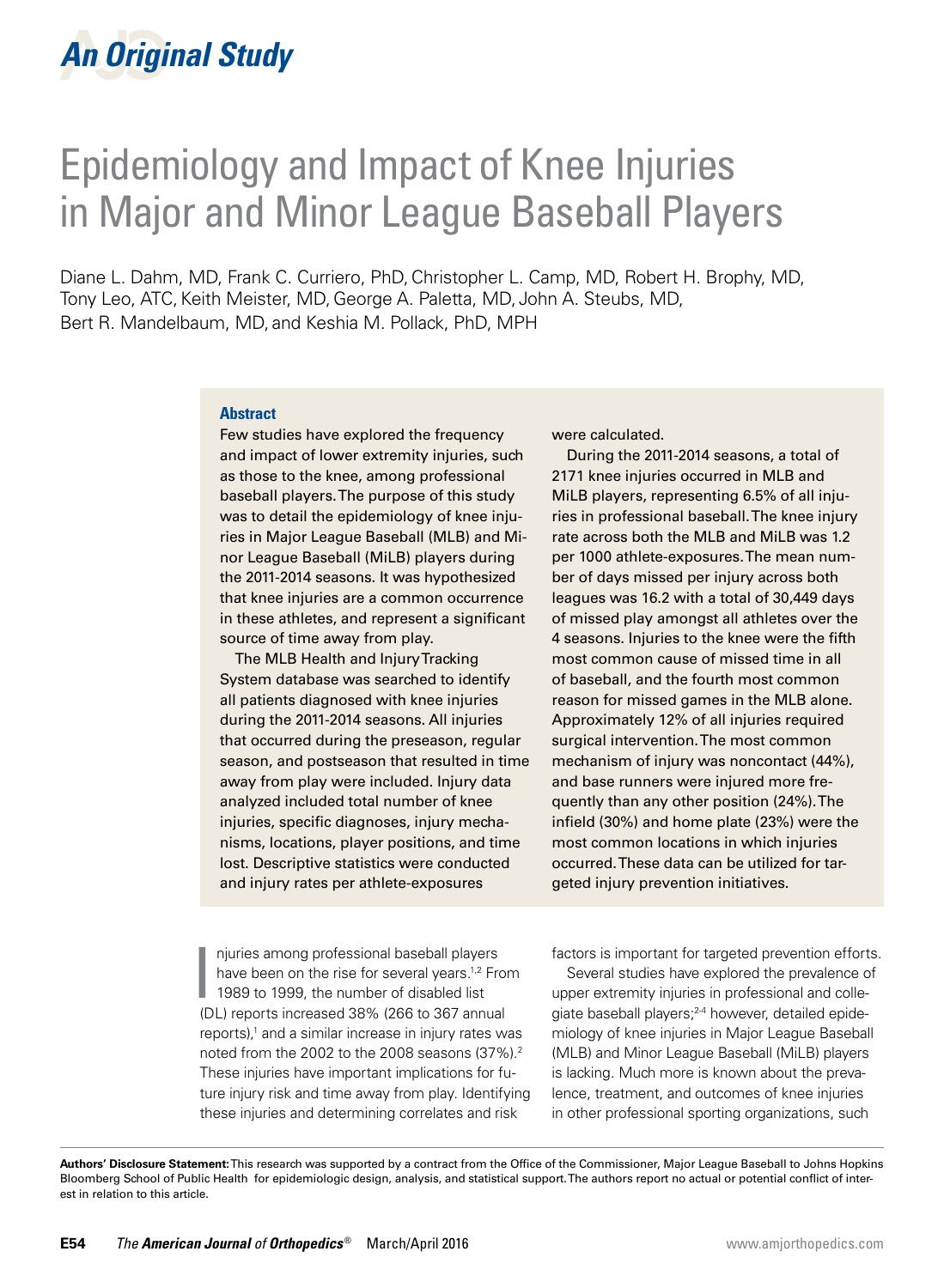

as the National Basketball Association (NBA), National Football League (NFL), and National Hockey League (NHL).<sup>4-12</sup> A recent meta-analysis exploring injuries in professional athletes found that studies on lower extremity injuries comprised approximately 12% of the literature reporting injuries in MLB players.<sup>4</sup> In other professional leagues, publications on lower extremity injuries comprise approximately 56% of the sports medicine literature in the NFL, 54% in the NBA, and 62% in the NHL.<sup>4</sup> Since few studies have investigated lower extremity injuries among professional baseball players, there is an opportunity for additional research to guide evidence-based prevention strategies.

A better understanding of the nature of these injuries is one of the first steps towards developing targeted injury prevention programs and treatment algorithms. The study of injury epidemiology among professional baseball players has been aided by the creation of an injury tracking system initiated by the MLB, its minor league affiliates, and the Major League Baseball Players Association.5,13,14 This surveillance system allows for the tracking of medical histories and injuries to players as they move across major and minor league organizations. Similar systems have been utilized in the National Collegiate Athletic Association and other professional sports organizations.3,15-17 A unique advantage of the MLB surveillance system is the required participation of all major and minor league teams, which allows for investigation of the entire population of players rather than simply a sample of players from select teams. This system has propelled an effort to identify injury patterns as a means of developing appropriate targets for potential preventative measures.5

The purpose of this descriptive epidemiologic study is to better understand the distribution and characteristics of knee injuries in these elite athletes by reporting on all knee injuries occurring over a span of 4 seasons (2011-2014). Additionally, this study seeks to characterize the impact of these injuries by analyzing the time required for return to play and the treatments rendered (surgical and nonsurgical).

### **Materials and Methods**

After approval from the Johns Hopkins Bloomberg School of Public Health Institutional Review Board, detailed data regarding knee injuries in both MLB and MiLB baseball players were extracted from the de-identified MLB Health and Injury Tracking System (HITS). The HITS database is a centralized

database that contains data on injuries from an electronic medical record (EMR). All players provided consent to have their data included in this EMR. HITS system captures injuries reported by the athletic trainers for all professional baseball players from 30 MLB clubs and their 230 minor league affiliates. Additional details on this population of professional baseball players have been published elsewhere.5 Only injuries that result in time out of play  $(≥1$  day missed) are included in the database, and they are logged with basic information such as



region of the body, diagnosis, date, player position, activity leading to injury, and general treatment. Any injury that affects participation in any aspect of baseball-related activity (eg, game, practice, warm-up, conditioning, weight training) is captured in HITS.

All baseball-related knee injuries occurring during the 2011-2014 seasons that resulted in time out of sport were included in the study. These injuries were identified based on the Sports Medicine Diagnostic Coding System (SMDCS) to capture injuries by diagnostic groups.18 Knee injuries were included if they occurred during spring training, regular season, or postseason play. Offseason injuries were not included. Injury events that were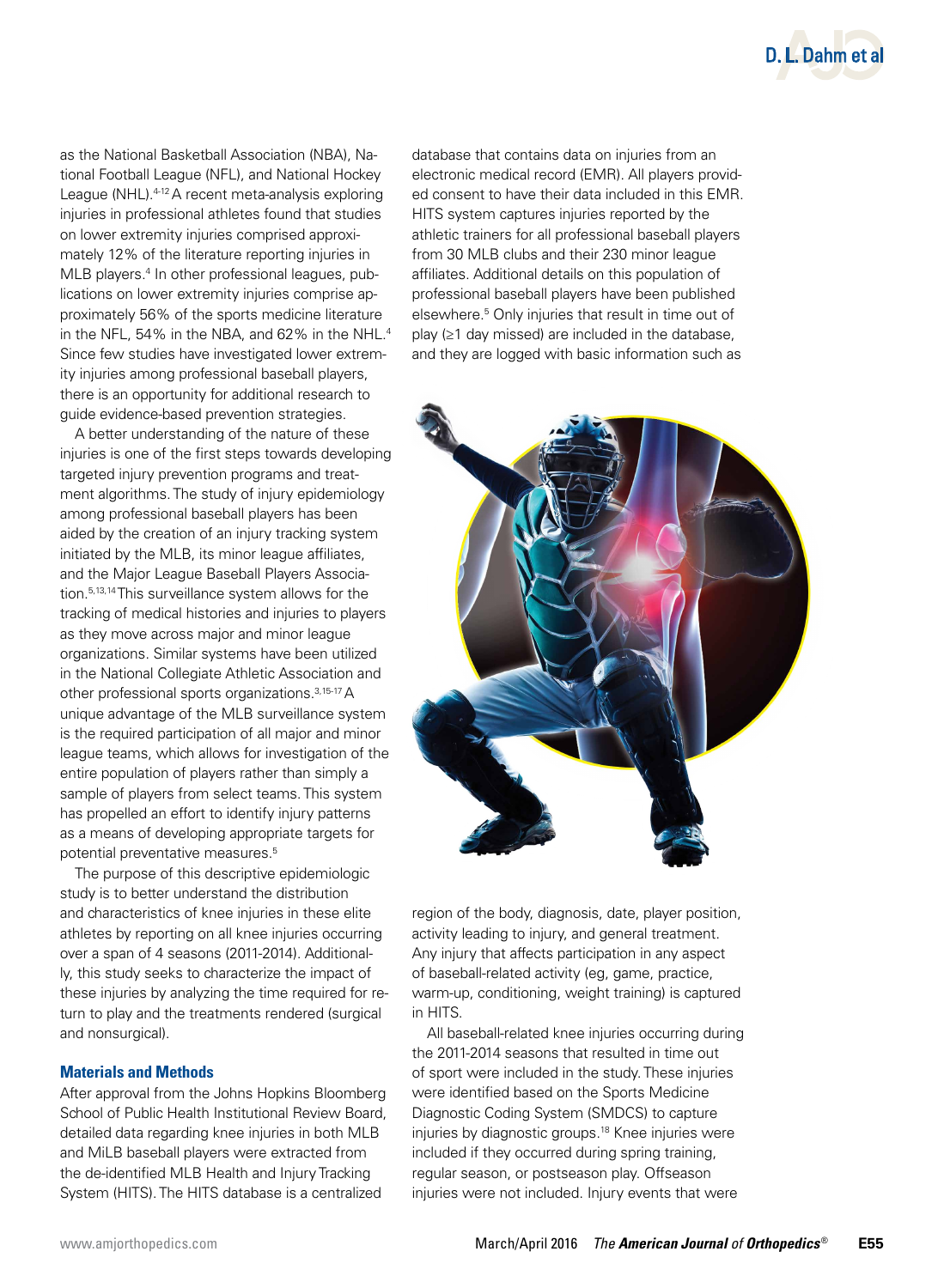classified as "season-ending" were not included in the analysis of days missed because many of these players may not have been cleared to play until the beginning of the following season. To determine the proportion of knee injuries during the study period, all injuries were included for comparative purposes (subdivided based on 30 anatomic regions or types).

For each knee injury, a number of variables were analyzed, including diagnosis, level of play (MLB vs. MiLB), age, player position at the time of injury (pitcher, catcher, infield, outfield, base runner, or batter), field location where the injury occurred (home plate, pitcher's mound, infield, outfield, foul territory or bullpen, or other), mechanism of injury, days missed, and treatment rendered (conservative vs surgical). The classification used to describe the mechanism of injury consisted of contact with ball, contact with ground, contact with another player, contact with another object, or noncontact. Statistical Analysis Epidemiologic data are presented with descriptive statistics such as mean, median, frequency, and percentage where appropriate. When comparing player age, days missed, and surgical vs nonsurgical treatment between MLB and MiLB players, *t*-tests and tests for difference in proportions were applied as appropriate. Statistical

significance was established for *P* values < .05.

The distribution of days missed for the variables considered was often skewed to the right (ie, days missed mostly concentrated on the low to moderate number of days, with fewer values in the much higher days missed range), even after excluding the season-ending injuries; hence the mean (or average) days missed was often larger than the median days missed. Reporting the median would allow for a robust estimate of the expected number of days missed, but would down weight those instances when knee injuries result in much longer missed days, as reflected by the mean. Because of the importance of the days missed measure for professional baseball, both the mean and median are presented.

In order to estimate exposure, the average number of players per team per game was calculated based on analysis of regular season game participation via box scores. This average number over a season, multiplied by the number of team games at each professional level of baseball, was used as an estimate of athlete exposures in order to provide rates comparable to those of other injury surveillance systems. Injury rates were reported as injuries per 1000 athlete-exposures (AE) for those knee injuries that occurred during the regular season. It

| <b>Region, 2011-2014</b>  |              |      |                     |      |                     |      |
|---------------------------|--------------|------|---------------------|------|---------------------|------|
|                           | <b>Total</b> |      | <b>Major League</b> |      | <b>Minor League</b> |      |
| <b>Body Region</b>        | N(%)         | Rank | N(% )               | Rank | N (%)               | Rank |
| Shoulder or clavicle      | 4952 (14.7)  |      | 672 (12.2)          | 2    | 4280 (15.2)         |      |
| Upper leg (thigh)         | 3942 (11.7)  | 2    | 724 (13.1)          |      | 3218 (11.4)         | 2    |
| Hand, finger, or thumb    | 3409 (10.1)  | 3    | 501(9.1)            | 3    | 2908 (10.3)         | 3    |
| Elbow                     | 3185(9.5)    | 4    | 430 (7.8)           | 4    | 2755 (9.8)          | 4    |
| Knee                      | 2171 (6.5)   | 5    | 410 (7.4)           | 5    | 1761 (6.3)          | 5    |
| Lower back/sacrum/pelvis  | 1895 (5.6)   | 6    | 385(7.0)            | 6    | 1510 (5.4)          | 6    |
| Ankle                     | 1713 (5.1)   | 7    | 222(4.0)            | 11   | 1491 (5.3)          | 8    |
| Head/face                 | 1694 (5.0)   | 8    | 202(3.7)            | 13   | 1492 (5.3)          | 7    |
| Lower leg/achilles tendon | 1550 (4.6)   | 9    | 303(5.5)            | 8    | 1247 (4.9)          | 12   |
| Foot/toes                 | 1429 (4.3)   | 10   | 254 (4.6)           | 10   | 1175 (4.2)          | 9    |
| All other injuries        | 7683 (22.9)  | NА   | 1463 (26.6)         | NА   | 7391 (26.3)         | NА   |

Total 33,623 5507 28,116

# Table 1. **Top 10 Injuries in Professional Baseball Players, in Descending Rank Order, by Total Number of Injuries, by Body**

Abbreviation: NA, not available.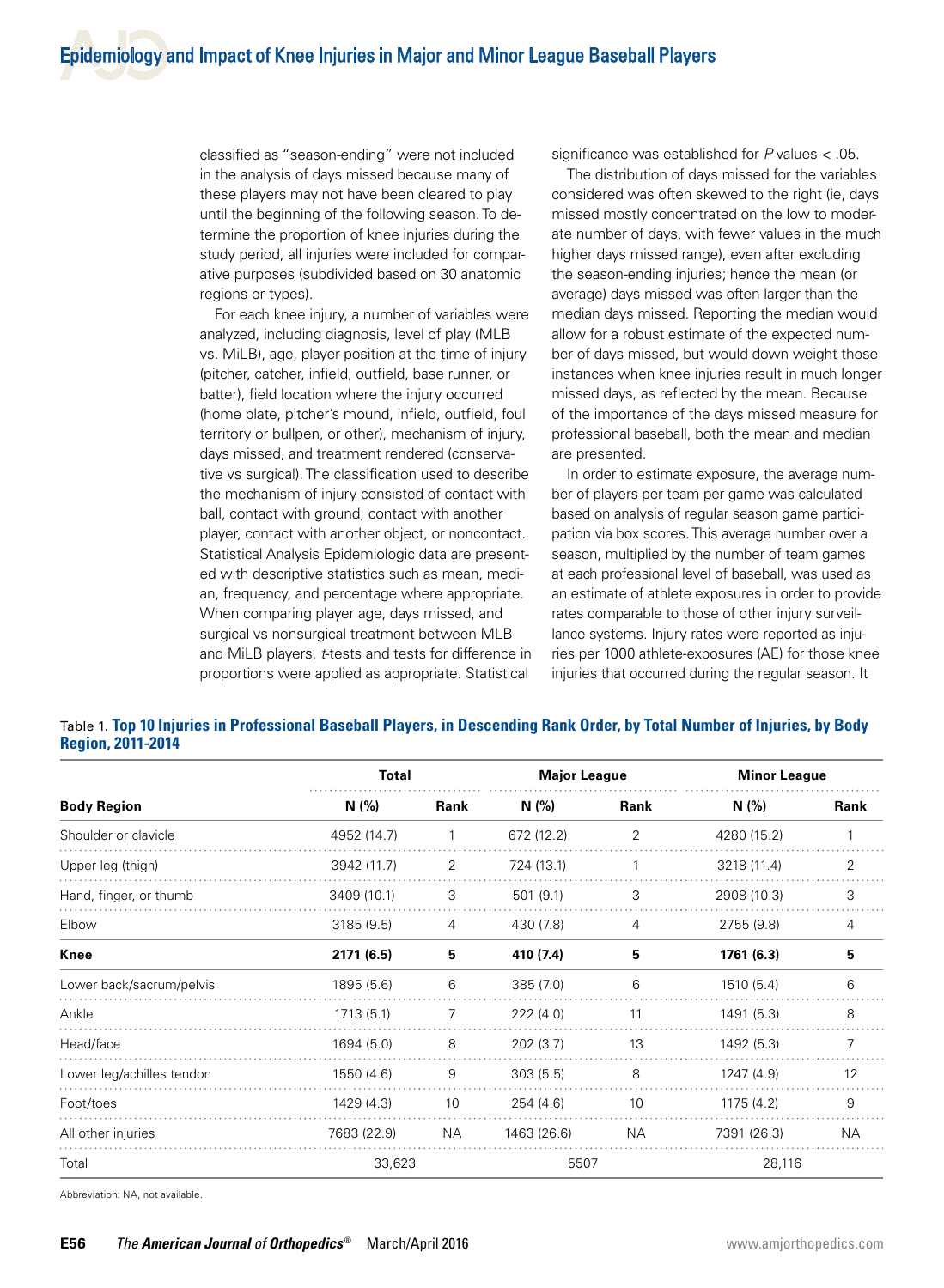

should be noted that the number of regular season knee injuries and the subsequent AE rates are based on injuries that were deemed work-related during the regular season. This does not necessarily only include injuries occurring during the course of a game, but injuries in game preparation as well. Due to the variations in spring training games and fluctuating rosters, an exposure rate could not be calculated for spring training knee injuries.

# **RESULTS**

### **Overall Summary**

Of the 30 general body regions/systems included in the HITS database, injuries to the knee were the fifth most common reason for days missed in all of professional baseball from 2011-2014 (**Table 1**). Injuries to the knee represented 6.5% of the nearly 34,000 injuries sustained during the study period. Knee injuries were the fifth most common reason for time out of play for players in both the MiLB and MLB.

A total of 2171 isolated knee injuries resulted in time out of sport for professional baseball players (**Table 2**). Of these, 410 (19%) occurred in MLB players and 1761 (81%) occurred in MiLB players. MLB players were older than MiLB players at the time of injury (29.5 vs 22.8 years, respectively). Overall mean number of days missed was 16.2 days per knee injury, with MLB players missing an approximately 7 days more per injury than MiLB

athletes (21.8 vs. 14.9 days respectively;  $P = .001$ ). Over the course of the 4 seasons, a total of 30,449 days were missed due to knee injuries in professional baseball, giving an average rate of 7612 days lost per season. Surgery was performed for 263 (12.1%) of the 2171 knee injuries, with a greater proportion of MLB players requiring surgery than MiLB players (17.3% vs 10.9%) (*P* < .001). With respect to number of days missed per injury, 26% of knee injuries in the minor leagues resulted in greater than 30 days missed, while this number rose to 32% for knee injuries in MLB players (**Table 3**).

For regular season games, it was estimated that there were 1,197,738 MiLB and 276,608 MLB AE, respectively, over the course of the 4 seasons (2011-2014). The overall knee injury rate across both the MiLB and MLB was 1.2 per 1000 AE, based on the subset of 308 and 1473 regular season knee injuries in MiLB and MLB, respectively. The rate of knee injury was similar and not significantly different between the MiLB and MLB (1.2 per 1000 AE in the MiLB and 1.1 per 1000 AE in the MLB).

#### **Characteristics of Injuries**

When considering the position of the player during injury, defensive players were most frequently injured (n = 742, 56.5%), with pitchers (n = 227, 17.3%), infielders (n =193, 14.7%), outfielders (n = 193, 14.7%), and catchers (n = 129, 9.8%) sustain-

#### Table 2. **Demographics of 2171 Knee Injuries in Major and Minor Leagues, 2011-2014**

|                               | <b>Major League</b> | <b>Minor League</b> | <b>Leagues Combined</b> | P value <sup>a</sup> |
|-------------------------------|---------------------|---------------------|-------------------------|----------------------|
| Total number of knee injuries | 410                 | 1761                | 2171                    | $-.001$              |
| Mean age (years)              | 29.5                | 22.8                | 24.1                    | < 0.01               |
| Mean days missed (median)     | 21.8(4.0)           | 14.9 (4.0)          | 16.2(4.0)               | .001                 |
| Number requiring surgery (%)  | 71 (17.3)           | 192 (10.9)          | 263 (12.1)              | $-.001$              |

a *P* value testing the greater than difference between Major and Minor Leagues.

### Table 3. **Frequencies for Days Missed from 2171 Knee Injuries, 2011-2014**

|              | <b>Categories of Days Missed</b> |           |            |          |       |  |
|--------------|----------------------------------|-----------|------------|----------|-------|--|
|              | $0-7$ days                       | 8-14 days | 15-30 days | >30 days | Total |  |
| Minor league | 989                              | 154       | 160        | 458      | 1761  |  |
| Major league | 212                              | 28        | 38         | 132      | 410   |  |
| Total        | 1201                             | 182       | 198        | 590      | 2171  |  |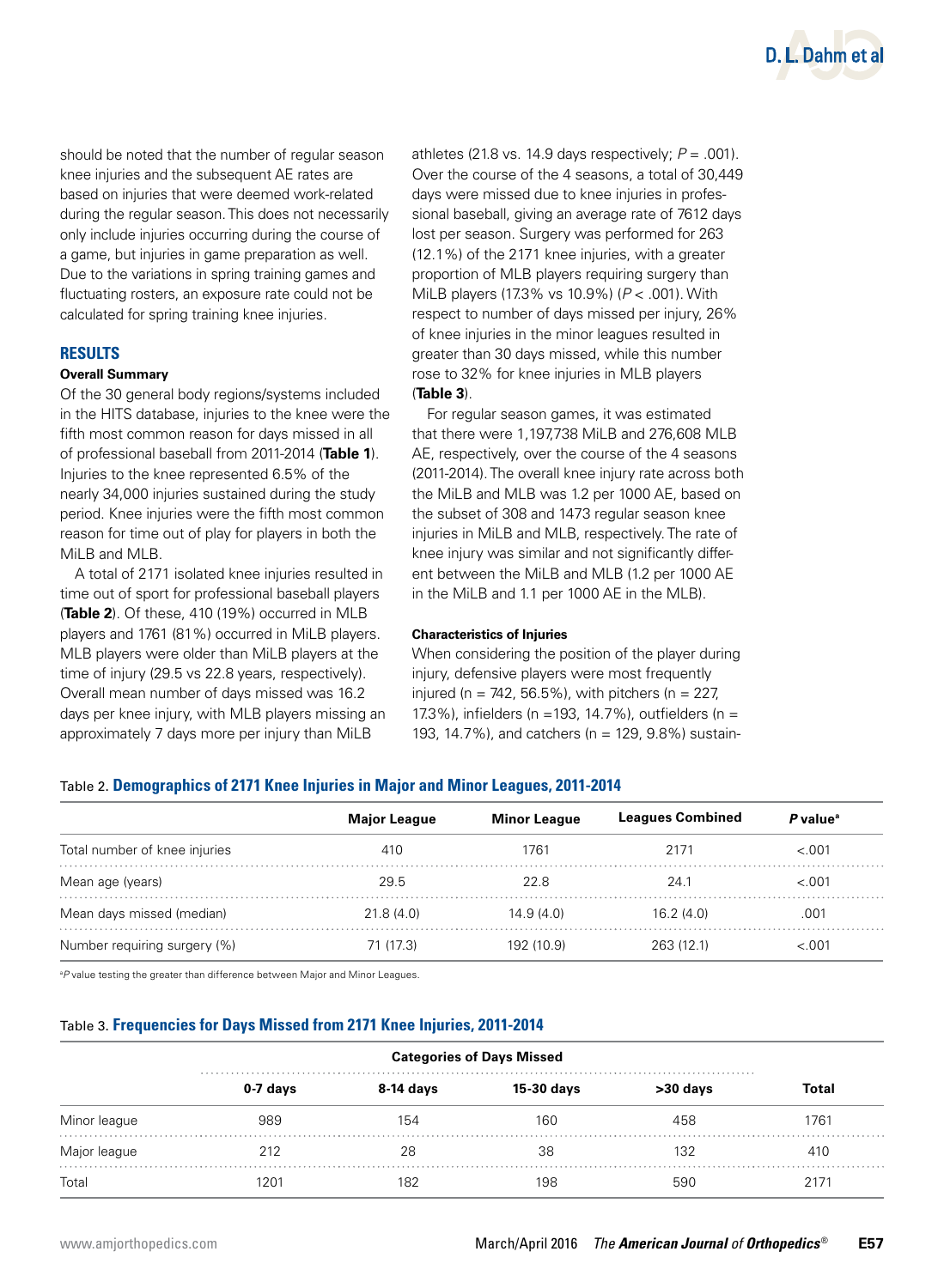ing injuries in decreasing frequency. Injuries while on offense ( $n = 571, 43.5\%$ ) were most frequent in base runners ( $n = 320$ , 24.4%) followed by batters (n = 251, 19.1%) (**Table 4)**. Injuries while on defense occurring in infielders and catchers resulted in the longest period of time away from play (average of 22.4 and 20.8 days missed, respectively), while those occurring in batters resulted in the least average days missed (8.9 days).

The most common field location for knee injuries to occur was the infield, which was responsible for  $n = 647$  (29.8%) of the total knee injuries (Table 4). This was followed by home plate ( $n = 493, 22.7\%$ ), other locations outside those specified ( $n = 394$ , 18.1%), outfield (n = 320, 14.7%), pitcher's mound  $(n = 210, 9.7\%)$ , and foul territory or the bullpen (n = 107, 4.9%). Of the knee injuries with a specified location, those occurring in foul territory or the bullpen resulted in the highest mean days missed (18.4), while those occurring at home plate resulted in the least mean days missed (13.4 days).

common than being hit with the ball ( $n = 374$ , 17.2%), striking the ground (n = 409, 18.8%), other mechanisms not listed ( $n = 196, 9\%$ ), contact with another player ( $n = 176, 8.1\%$ ), or contact with other objects ( $n = 63$ , 2.9%) (Table 4). Noncontact injuries and player to player collisions resulted in the greatest number of missed days (21.6 and 17.1 days, respectively) while being struck by the ball resulted in the least mean days missed (5.1).

Of the  $n = 493$  knee injuries occurring at home plate,  $n = 212$  (43%) occurred to the batter,  $n =$ 100 (20%) to the catcher, n = 34 (6.9%) to base runners, and  $n = 7$  (1.4%) to pitchers (**Table 5)**. The majority of knee injuries in the infield occurred to base runners ( $n = 283, 43.7\%$ ). Player-to-player collisions at home plate were responsible for 51 (2.3%) knee injuries, while 163 (24%) were noncontact injuries and 376 (56%) were the result of a player being hit by the ball (Table 5).

#### **Injury Diagnosis**

By diagnosis, the most common knee injuries observed were contusions or hematomas ( $n = 662$ ,

| When analyzed by mechanism of injury,              |
|----------------------------------------------------|
| noncontact injuries ( $n = 953$ , 43.9%) were more |

|                             | Number of Injuries (%) | Rank | <b>Mean Days Missed (Median)</b> | <b>Rank</b> <sup>a</sup> |
|-----------------------------|------------------------|------|----------------------------------|--------------------------|
| Position of Playerb         |                        |      |                                  |                          |
| Base runner                 | 320 (24.4)             |      | 15.9(5.0)                        | 3                        |
| <b>Batter</b>               | 251 (19.1)             | 2    | 8.9(2.0)                         | 6                        |
| Pitcher                     | 227 (17.3)             | 3    | 15.7(4.0)                        | 4                        |
| Infield                     | 193 (14.7)             | 4    | 22.4(4.0)                        |                          |
| Outfield                    | 193 (14.7)             | 5    | 13.4(3.0)                        | 5                        |
| Catcher                     | 129(9.8)               | 6    | 20.8(4.0)                        | 2                        |
| Unknown <sup>c</sup>        | 858 (39.5)             |      | 17.3(5.0)                        |                          |
| <b>Location on Field</b>    |                        |      |                                  |                          |
| Infield                     | 647 (29.8)             |      | 17.1(4.0)                        | 3                        |
| Home plate                  | 493 (22.7)             | 2    | 13.4(2.0)                        | 6                        |
| Other                       | 394 (18.1)             | 3    | 19.4 (7.0)                       |                          |
| Outfield                    | 320 (14.7)             | 4    | 15.8(4.0)                        | 4                        |
| Pitcher's mound             | 210(9.7)               | 5    | 13.9(3.0)                        | 5                        |
| Foul territory/bullpen      | 107(4.9)               | 6    | 18.4(3.0)                        | 2                        |
| <b>Injury Mechanism</b>     |                        |      |                                  |                          |
| Noncontact                  | 953 (43.9)             |      | 21.6(7.0)                        |                          |
| Contact with ground         | 409 (18.8)             | 2    | 16.9(4.0)                        | 3                        |
| Contact with ball           | 374 (17.2)             | 3    | 5.1(2.0)                         | 6                        |
| Other                       | 196 (9.0)              | 4    | 15.4(5.0)                        | 4                        |
| Contact with another player | 176 (8.1)              | 5    | 17.1(4.0)                        | 2                        |
| Contact with other object   | 63(2.9)                | 6    | 8.6(3.0)                         | 5                        |

Table 4. **Frequency of 2171 Knee Injuries and Days Missed by Injury Occurrence, Descending Order by Frequency Rank,** 

a Ranked according to mean days missed.

**2011-2014**

**PPercentages calculated using only the n = 1313 fields with known position at the time of injury.** 

c Reflects the injuries that mostly occurred in 2011 when position information was not available. The 39.5% listed reflects the percentage of unknown position to the total 2171 knee injuries.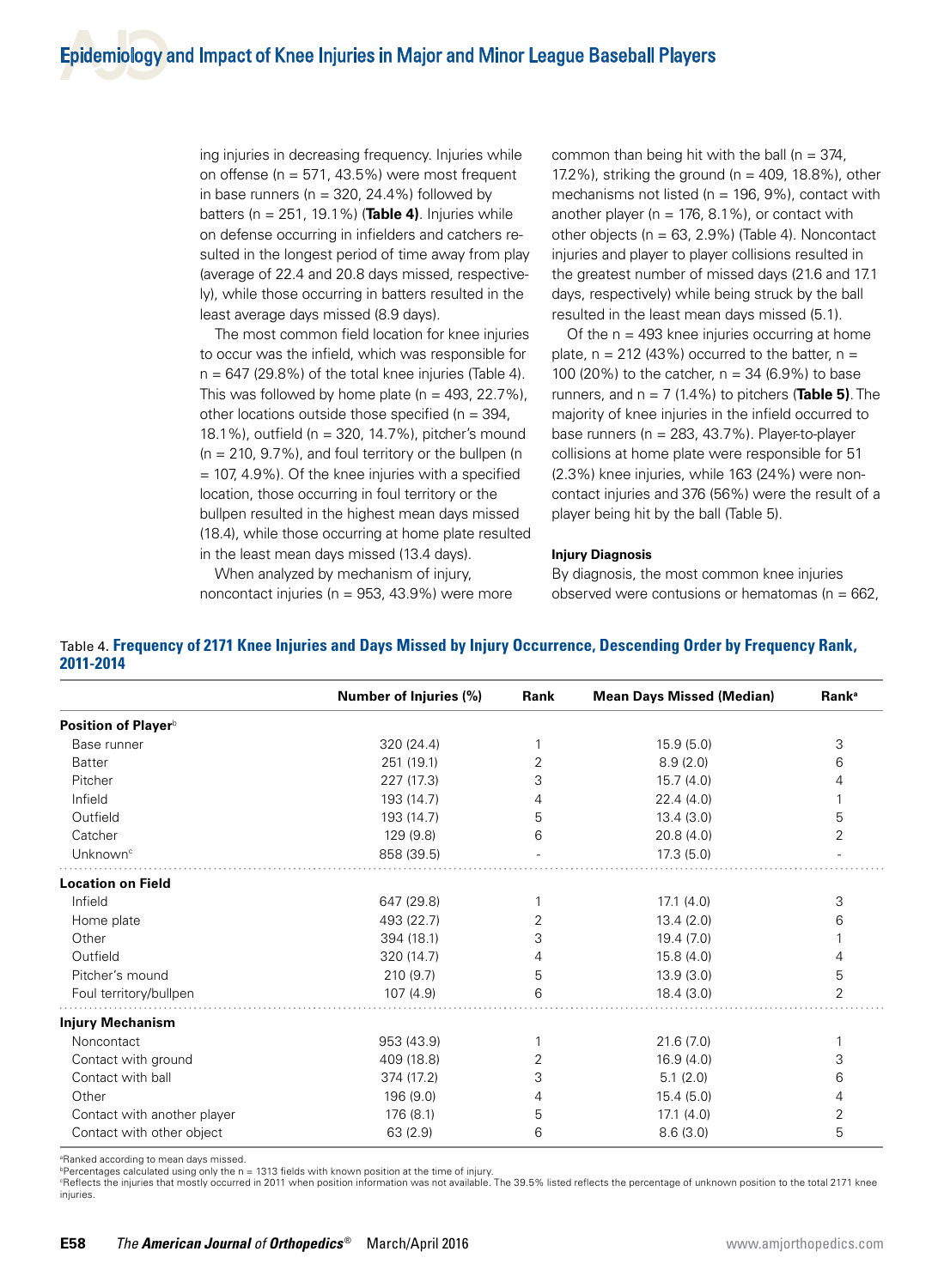

30.5%), other injuries (n = 415, 19.1%), sprains or ligament injuries (n = 380, 17.5%), tendinopathies or bursitis ( $n = 367, 16.9\%$ ), and meniscal or cartilage injury (n = 200, 9.2%) (**Table 6**). Injuries resulting in the greatest mean number of days missed included meniscal or cartilage injuries (44 days), sprains or ligament injuries (30 days), or dislocations (22 days).

Based on specific SMDCS descriptors, the most frequent knee injuries reported were contusion ( $n =$ 662, 30.5%), patella tendinopathy (n = 222, 10.2%), and meniscal tears ( $n = 200$ ,  $9.2\%$ ) (Table 6). Complete anterior cruciate ligament tears, although infrequent, were responsible for the greatest mean days missed (156.2 days). This was followed by lateral meniscus tears (47.5 days) and medial meniscus tears (41.2 days). Knee contusions, although very common, resulted in the least number of days missed (6.0 days).

# **Discussion**

Although much is known about knee injuries in other professional athletic leagues, little is known about knee injuries in professional baseball players.2-4 The majority of epidemiologic studies regarding baseball players at any level emphasizes the study of shoulder and elbow injuries.<sup>3,4,19</sup> Since the implementation of the electronic medical record and the HITS database in professional baseball, there has been increased effort to document

injuries that have received less attention in the existing literature. Understanding the epidemiology of these injuries is important for the development of targeted prevention efforts.

Prior studies of injuries in professional baseball relied on data captured by the publicly available DL. Posner and colleagues<sup>2</sup> provide one of the most comprehensive reports on MLB injuries in a report utilizing DL assignment data over a period of 7 seasons.They demonstrated that knee injuries were responsible for 7.7% (12.5% for fielders and 3.7% for pitchers) of assignments to the DL. The current study utilized a comprehensive surveillance and builds on this existing knowledge. The present study found similar trends to Posner and colleagues<sup>2</sup> in that knee injuries were responsible for 6.5% of injuries in professional baseball players that resulted in missed games. From the 2002 season to the 2008 season, knee injuries were the fifth most common reason MLB players were placed on the  $DL<sub>1</sub><sup>2</sup>$  and the current study indicates that they remain the fifth most common reason for missed time from play based on the HITS data. Since the prevalence of these injuries have remained constant since the 2002 season, efforts to better understand these injuries are warranted in order to identify strategies to prevent them. These analyses have generated important data towards achieving this understanding.

### Table 5. **Position of Players With Knee Injuries and Injury Mechanism by Location on the Field, n = 2171, 2011-2014**

|                           | <b>Location on the Field</b> |                   |                |                |                           |                                   |       |
|---------------------------|------------------------------|-------------------|----------------|----------------|---------------------------|-----------------------------------|-------|
|                           | <b>Infield</b>               | <b>Home Plate</b> | Other          | Outfield       | Pitcher's<br><b>Mound</b> | Foul Territory/<br><b>Bullpen</b> | Total |
| <b>Player Position</b>    |                              |                   |                |                |                           |                                   |       |
| Base runner               | 283                          | 34                | $\overline{2}$ |                | $\Omega$                  | 0                                 | 320   |
| <b>Batter</b>             | 31                           | 212               | 5              | 0              | 0                         | 3                                 | 251   |
| Pitcher                   | 24                           | 7                 | 8              | 6              | 172                       | 10                                | 227   |
| Infielder                 | 155                          | 0                 | 6              | 17             |                           | 14                                | 193   |
| Outfielder                | 2                            | 0                 | $\overline{2}$ | 170            | $\Omega$                  | 19                                | 193   |
| Catcher                   | 3                            | 100               | 5              | $\overline{ }$ | $\Omega$                  | 20                                | 129   |
| Unknown                   | 149                          | 140               | 366            | 125            | 37                        | 41                                | 858   |
| Total                     | 647                          | 493               | 394            | 320            | 210                       | 107                               | 2171  |
| <b>Injury Mechanism</b>   |                              |                   |                |                |                           |                                   |       |
| Noncontact                | 268                          | 130               | 242            | 160            | 118                       | 35                                | 953   |
| Contact with ball         | 29                           | 263               | 9              | 10             | 55                        | 8                                 | 374   |
| Contact with ground       | 242                          | 38                | 12             | 64             | 28                        | 25                                | 409   |
| Contact with other player | 83                           | 51                | 2              | 30             | $\Omega$                  | 10                                | 176   |
| Contact with other object | 0                            | $\overline{2}$    |                | 35             | $\Omega$                  | 25                                | 63    |
| Other                     | 25                           | 9                 | 128            | 21             | 9                         | 4                                 | 196   |
| Total                     | 647                          | 493               | 394            | 320            | 210                       | 107                               | 2171  |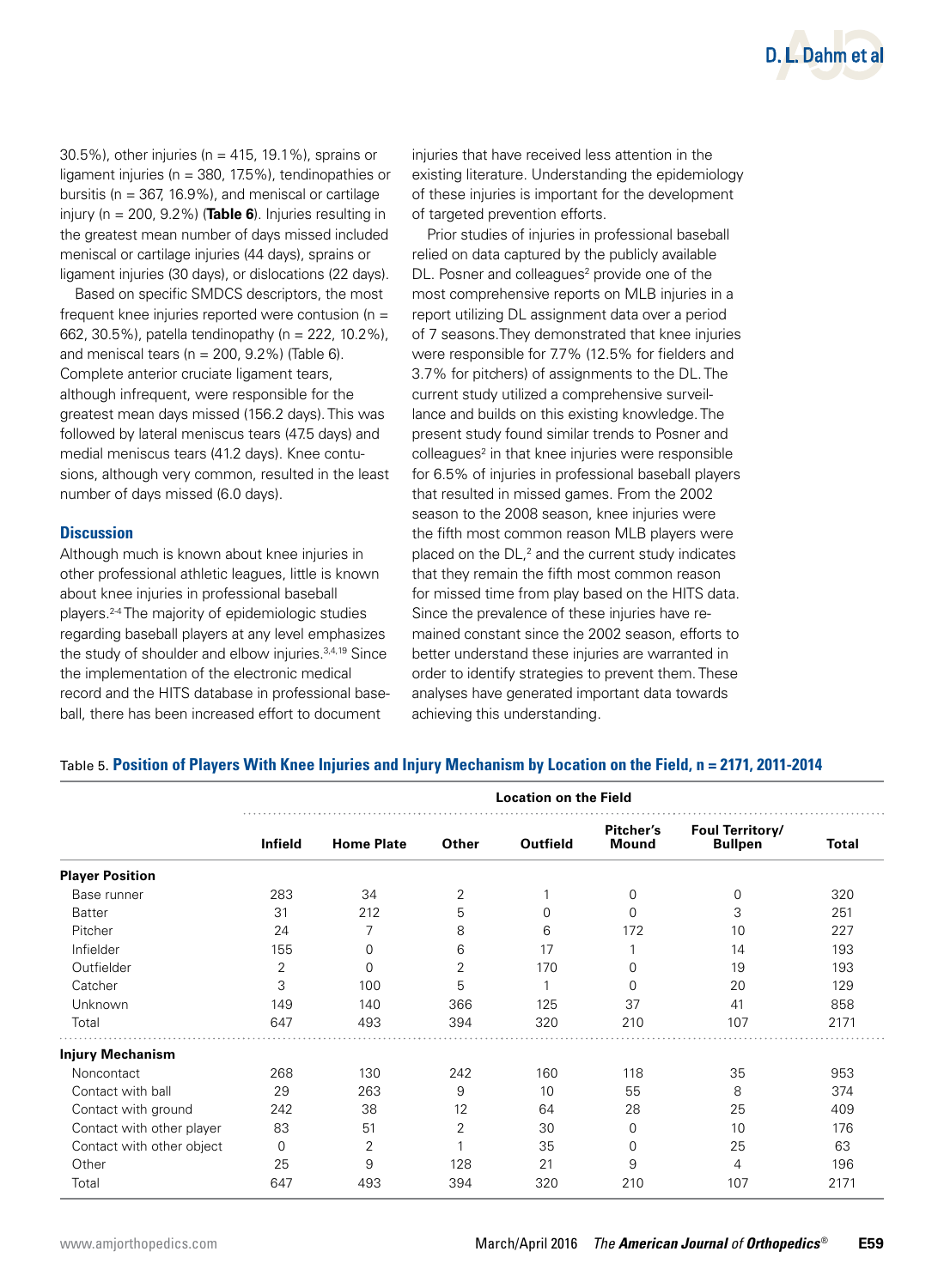As with most injuries in professional sports, goals for treatment are aimed at maximizing patient function and performance while minimizing time out of play. For the 2011-2014 professional baseball seasons, a total of 2171 players sustained knee injuries and missed an average of 16.2 days per injury. Knee injuries were responsible for a total of 7612 days of missed work for MLB and MiLB players per season (30,449 days over the 4-season study period). This is equivalent to a total of 20.9 years of players' time lost in professional baseball per season over the last 4 years. The implications of this amount of time away from sport are

significant, and further study should be targeted at prevention of these injuries and optimizing return to play times.

When attempting to reduce the burden of knee injuries in professional baseball, it may prove beneficial to first understand how the injuries occur, where on the field, and who is at greatest risk. From 2011 to 2014, nearly 44% of knee injuries occurred by noncontact mechanisms. Among all locations on the field where knee injuries occurred, those occurring in the infield were responsible for the greatest mean days missed. The players who seem to be at greatest risk for knee injuries appear to be base

# Table 6. **Leading Diagnoses for 2171 Knee Injuries, with Days Missed, in Descending Order by Frequency, 2011-2014**

| <b>General Diagnoses</b>                                | N(% )      | <b>Mean Days Missed (Median)</b> |
|---------------------------------------------------------|------------|----------------------------------|
| 1. Contusion or hematoma                                | 662 (30.5) | 6.0(2.0)                         |
| 2. Other injuries                                       | 415 (19.1) | 15.4(5.0)                        |
| 3. Sprain or ligament injury                            | 380 (17.5) | 29.5 (13.0)                      |
| 4. Tendinopathy or bursitis                             | 367 (16.9) | 13.5(4.0)                        |
| 5. Lesion of meniscus or cartilage                      | 200 (9.2)  | 44.1 (39.5)                      |
| 6. Dislocation or subluxation                           | 31(1.4)    | 22.0 (16.5)                      |
| 7. Muscle strain, tear, rupture, or cramps              | 23(1.1)    | 9.9(3.5)                         |
| 8. Tendon injury or rupture                             | 23(1.1)    | 18.4(7.5)                        |
| 9. Abrasion                                             | 22(1.0)    | 6.5(1.0)                         |
| 10. Laceration                                          | 21 (1.0)   | 11.7(7.5)                        |
| All other diagnoses                                     | 27(1.2)    | 32.2 (19.5)                      |
| <b>Sports Medicine Diagnostic Coding System (SMDCS)</b> | N(%        | <b>Mean Days Missed (Median)</b> |
| 1 Knee contusion                                        | 662 (30.5) | 6.0(2.0)                         |
| 2. Other knee injury                                    | 337 (15.5) | 15.7(5.0)                        |
| 3. Patellar tendinopathy                                | 222 (10.2) | 14.7(5.0)                        |
| 4. Medial collateral ligament 1° sprain                 | 120(5.5)   | 18.1 (10.0)                      |
| 5. Medial meniscal tear                                 | 102(4.7)   | 41.2 (36.0)                      |
| 6. Lateral meniscal tear                                | 98 (4.5)   | 47.5 (49.0)                      |
| 7. Lateral collateral ligament 1° sprain                | 46 (2.1)   | 15.1(7.5)                        |
| 8. Knee synovitis                                       | 44 (2.0)   | 13.0(4.0)                        |
| 9. Patellofemoral pain syndrome                         | 44 (2.0)   | 12.5(4.0)                        |
| 10. Complete anterior cruciate ligament tear            | 41 (1.9)   | 156.2 (161.5)                    |
| All other SMDCS                                         | 455 (21.0) | 20.9(7.0)                        |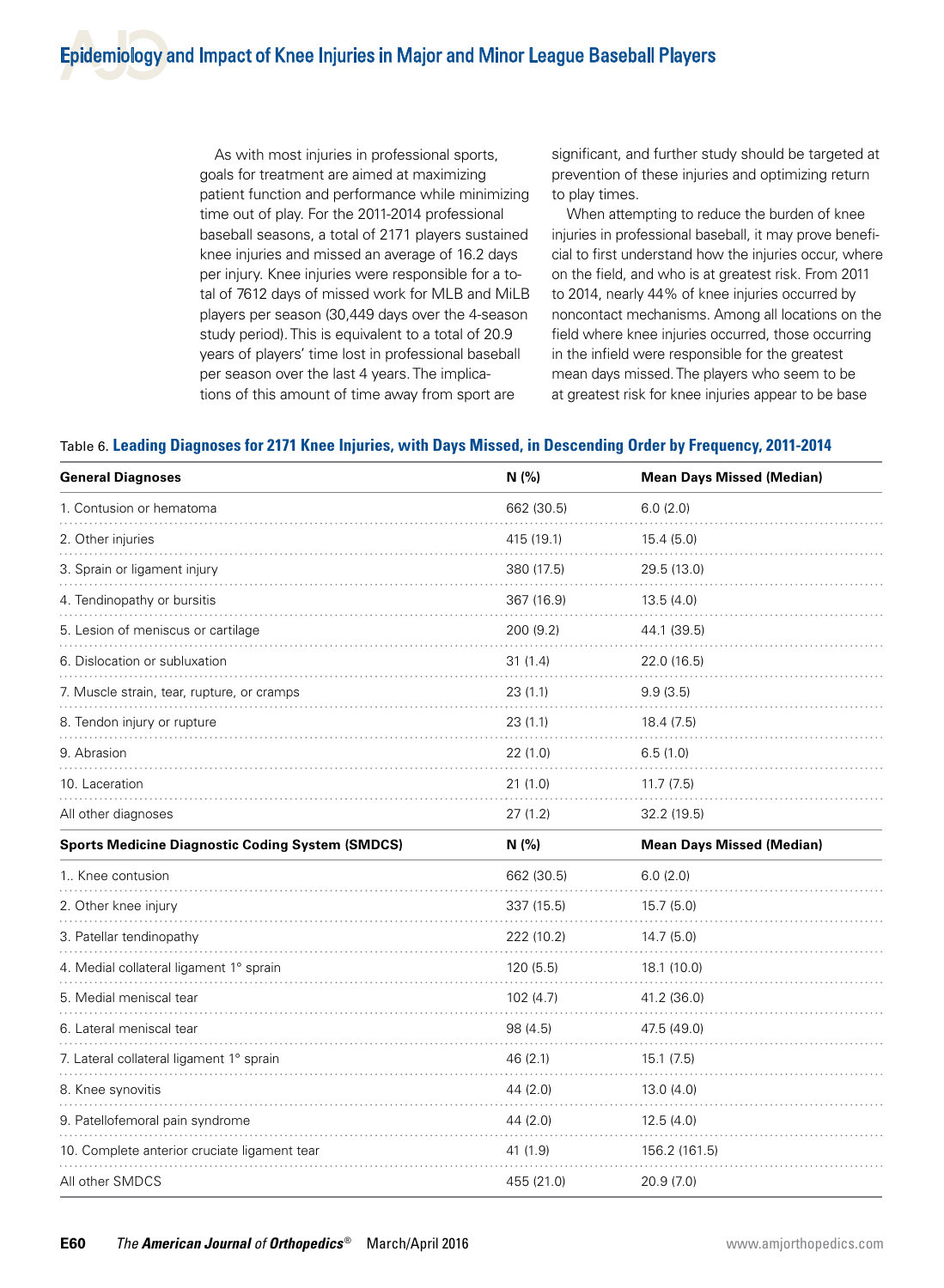

runners. These data suggest the need for prevention efforts targeting base runners and infield players, as well as players in MiLB, where the largest number of injuries occurred.

Recently, playing rules implemented by MLB after consultation with players have focused on reducing the number of player-to-player collisions at home plate in an attempt to decrease the injury burden to catchers and base runners.<sup>20</sup> This present analysis suggests that this rule change may also reduce the occurrence of knee injuries, as player collisions at home plate were responsible for a total of 51 knee injuries during the study period. The impact of this rule change on injury rates should also be explored. Interestingly, of the 51 knees injuries occurring due to contact at home plate, 23 occurred in 2011, and only 2 occurred in 2014—the first year of the new rule. Additional areas that resulted in high numbers of knee injuries were player-to-player contact in the infield and player contact with the ground in the infield.

Attempting to reduce injury burden and time out of play related to knee injuries in professional baseball players will likely prove to be a difficult task. In order to generate meaningful improvement, a comprehensive approach that involves players, management, trainers, therapists, and physicians will likely be required. As the first report of the epidemiology of knee injuries in professional baseball players, this study is one important step in that process. The strengths of this study are its comprehensive nature that analyzes injuries from an entire population of players on more than 200 teams over a 3-year period. Also, this research is strengthened by its focus on one particular region of the body that has received limited attention in the empirical literature, but represents a significant source of lost time during the baseball season.

There are some limitations to this study. As with any injury surveillance system, there is the possibility that not all cases were captured. Additionally, since the surveillance system is based on data from multiple teams, data entry discrepancy is possible; however, the presence of dropdown boxes and systematic definitions for injuries reduces this risk. Finally, this study did not investigate the various treatments for knee injuries beyond whether or not the injury required surgery. Since this was the first comprehensive exploration of knee injuries in professional baseball, future studies are needed to explore additional facets including outcomes related to treatment, return to play, and performance.

#### **Conclusion**

Knee injuries represent 6.5% of all injuries in professional baseball, occurring at a rate of 1.3 per 1000 AE. The burden of these injuries is significant for professional baseball players. This study fills a critical gap in sports injury research by contributing to the knowledge about the effect of knee injuries in professional baseball. It also provides an important foundation for future epidemiologic inquiry to identify modifiable risk factors and interventions that may reduce the impact of these injuries in athletes.

Dr. Dahm is Professor of Orthopedic Surgery, Mayo Clinic Department of Orthopedic Surgery and the Sports Medicine Center, Mayo Clinic, Rochester, Minnesota. Dr. Curriero is Associate Professor of Biostatistics, Department of Epidemiology, Johns Hopkins Bloomberg School of Public Health, Baltimore, Maryland. Dr. Camp is Assistant Professor of Orthopedic Surgery, Department of Orthopedic Surgery and the Sports Medicine Center, Mayo Clinic, Rochester, Minnesota. Dr. Brophy is Associate Professor of Sports Medicine, Washington University Orthopedics, St. Louis, Missouri. Mr. Leo is Assistant Athletic Trainer, Minnesota Twins Baseball Club, Minneapolis, Minnesota. Dr. Meister is Director, Texas Metroplex Institute for Sports Medicine & Orthopedics, Arlington, Texas. Dr. Paletta is Clinical Professor Orthopedic Surgery, University of Missouri, Columbia, Missouri; and Partner, The Orthopedic Center of St. Louis, Chesterfield, Missouri. Dr. Steubs is Adjunct Assistant Professor, Department of Orthopedic Surgery, University of Minnesota, Bloomington, Minnesota. Dr. Mandelbaum is Co-Chair of Medical Affairs, Kerlan Jobe Institute at Cedars Sinai, Santa Monica Orthopaedic and Sports Medicine Group and Sports Foundation, Santa Monica, California. Dr. Pollack is Associate Professor, Johns Hopkins Center for Injury Research and Policy, Johns Hopkins Bloomberg School of Public Health, Baltimore, Maryland.

Address correspondence to: Diane L. Dahm, MD, Mayo Clinic, 200 First St. SW, Rochester MN 55905 (tel, 507-284- 2947; fax, 507-266-1803; email, dahm.diane@mayo.edu).

*Am J Orthop.* 2016;45(3):E54-E62. Copyright Frontline Medical Communications Inc. 2016. All rights reserved.

#### **References**

- 1. Conte S, Requa RK, Garrick JG. Disability days in major league baseball. *Am J Sports Med.* 2001;29(4):431-436.
- 2. Posner M, Cameron KL, Wolf JM, Belmont PJ Jr, Owens BD. Epidemiology of Major League Baseball injuries. *Am J Sports Med.* 2011;39(8):1676-1680.
- 3. Dick R, Sauers EL, Agel J, et al. Descriptive epidemiology of collegiate men's baseball injuries: National Collegiate Athletic Association Injury Surveillance System, 1988-1989 through 2003-2004. *J Athletic Training.* 2007;42(2):183-193.
- 4. Makhni EC, Buza JA, Byram I, Ahmad CS. Sports reporting: A comprehensive review of the medical literature regarding North American professional sports. *Phys Sportsmed.*  2014;42(2):154-162.
- 5. Ahmad CS, Dick RW, Snell E, et al. Major and Minor League Baseball hamstring injuries: epidemiologic findings from the